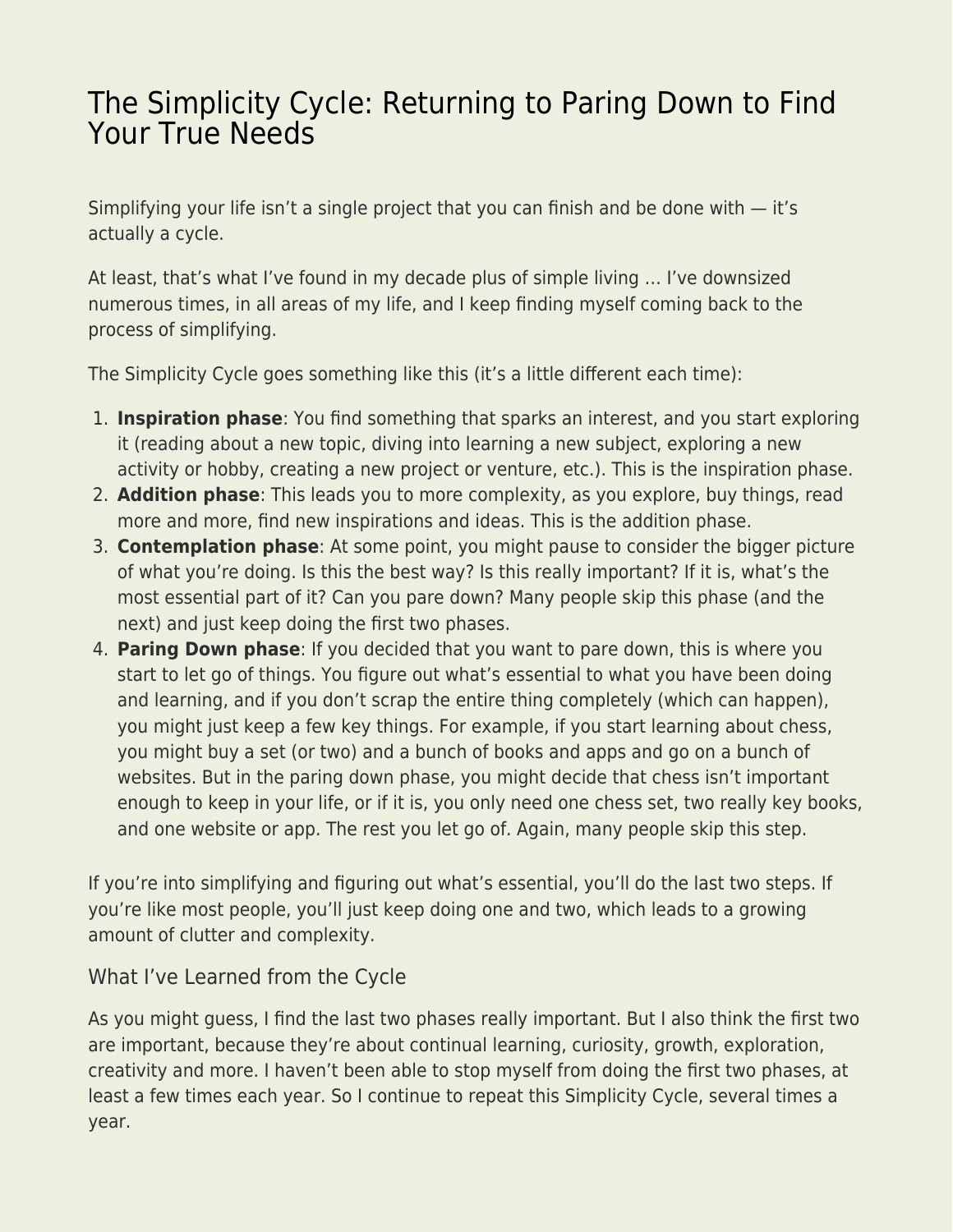The first two phases are where you get excited about something, where you get motivated and you're moved to find out as much as you can. This is an essential human drive, and I would never want to suppress it.

But here's what I've learned:

- I have to hold myself back from acquiring in the Addition phase. I do this by reminding myself of how much I wasted in the last few Addition phases, when I bought too many things. It's really hard to hold back when you're excited. But it's important to remember that following your every urge isn't necessarily a helpful thing.
- The Inspiration phase can be a wonderful thing, but sometimes it's just a fantasy that grips hold of us (like wanting to become a black belt at something) when we see a photo or read an inspiring story of someone doing something cool. There's nothing wrong with these photos or inspiring stories. There's nothing wrong with the fantasy that forms in our heads. But when it grips us, and brings us to the Addition phase, then it can lead us to spend too much time or money or effort on something that's not really that important — it's just a fantasy that's taken hold. The reality will be quite different once we dive into it — becoming a black belt will take years of hard work, and the payoff won't be exactly what you dream it will be. That's not to say we shouldn't go after it, but we should realize it will be very different than how we picture, and probably not as exciting.
- Often the Inspiration phase is started when we think we really want something, even need it. But it's not a true need. We rarely explore how to get our true needs met without the Addition phase, and it's something worth considering as we think about the big picture of our lives. What are true needs? More on that in the next section.
- The Contemplation phase can come at any time maybe even before you start the Addition phase! Maybe right after you start it and you pause to think about whether this is something you should be doing. Basically, you take a step back and look at the big picture — why are you bothering to do this? Is it just a fantasy or is it meaningful to you? Is the reality going to be anywhere close to the fantasy? Is there a more purposeful way you might be living? What are your true needs here? What can you get rid of, and what's truly essential?
- The Paring Down phase can be very liberating! Once you've had a realization that you want to simplify, it can be a huge burden to let go of things that you've been holding onto. At the same time, it can be difficult to let go if you're still holding on to hope. And there's the regret of buying too much or acquiring too much, the regret of being wasteful. But it's not wasteful if you got something out of it, if you learned something from it. So give thanks to whatever gave you something, learn from the experience, and let go.

In this whole process, I find the real learning is about true needs. It's hard to understand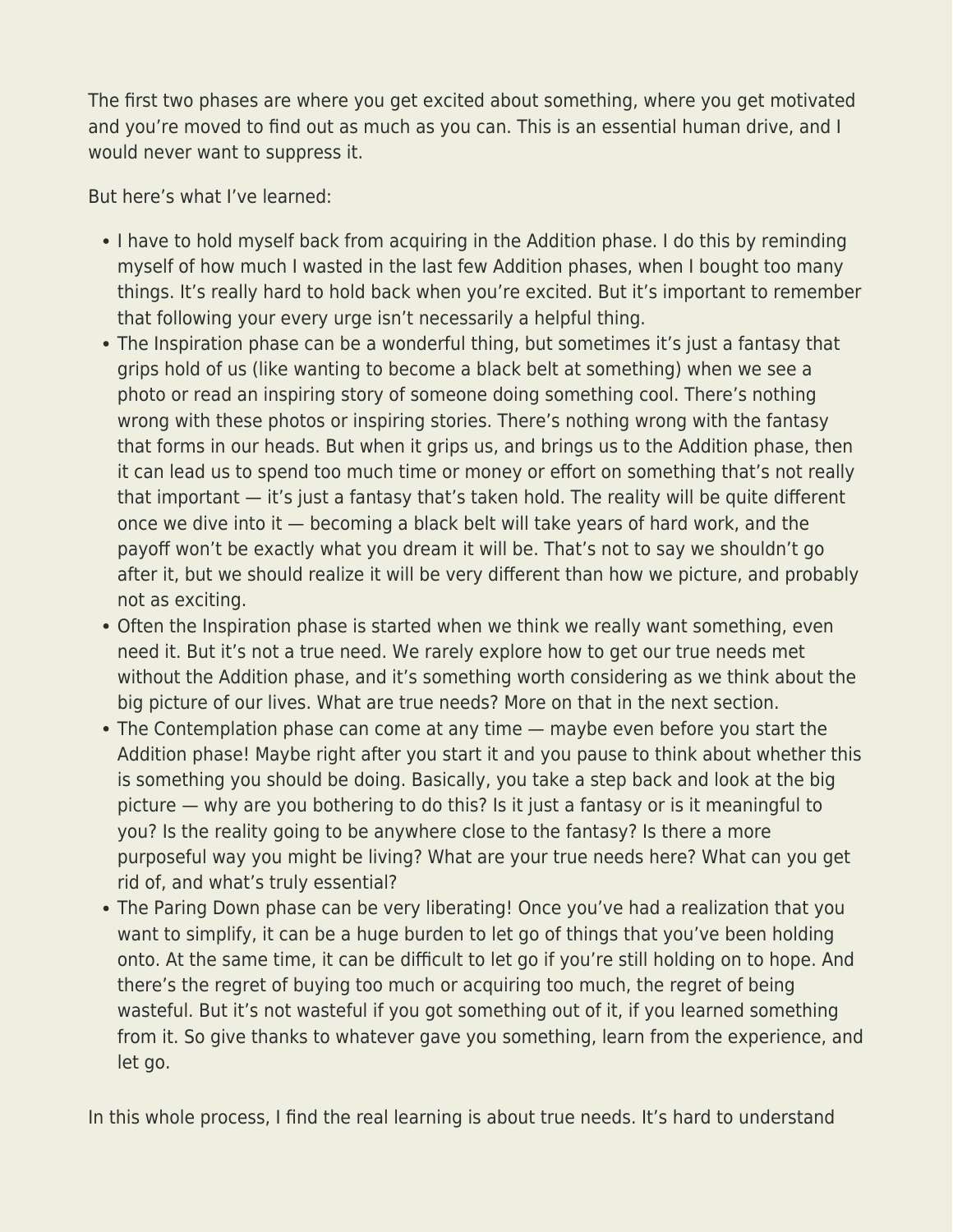true needs until you've gone through this process a few times. Let's take a look.

## Finding Your True Needs

Going through this cycle helps you see that you can let go of things you don't really need. They might actually be giving you a burden you don't want, and letting go is liberating. You free yourself of it, and you're even happier — you didn't need it in the first place!

Going through the cycle a second time, and then a third, is just more learning about figuring out what you don't need. And learning to let go of what you don't really need.

If you go through the cycle a bunch of times, with consciousness, you can start to figure out the kinds of things you crave for and that excite you that aren't really true needs. They seem cool, they're shiny, but they don't really satisfy anything deep within you.

I'll give you a few examples of things that didn't satisfy a real need for me:

- Chess: I really enjoyed learning about chess, but the competitive aspect of chess, and the hundreds and thousands of hours you need to spend on practice to get anywhere near good were not anything I really cared about. And honestly, getting really good at chess didn't hold real meaning to me. The true need was learning, and I can do that for free in many areas of life.
- Gourmet food: When I moved to San Francisco, I discovered some amazing restaurants, from neighborhood gems to Michelin-starred world-class gourmet spots. I went crazy for about a year, going to as many as I could afford. It caused me to gain weight, lose a lot of money, and get tired of that kind of rich food. I did the same kind of deep dive with pizza, coffee, wine and beer at different times. To be honest, it was all a waste, and I'm glad I'm over it! The true need was exploration, and I can do that without needing to get broke or overweight.
- Lots of books: At different points in the last 10-15 years, I've gone overboard in buying books. I love books, to be honest. I love the hope that each one contains, but I can go overboard with that optimism, and buy more than I can possibly read. The true need was, again, learning. I am not against books, but I am now more honest with myself (not always) about how much I can actually read.
- Survival gear, travel gear, tech gear, hiking gear: Every now and then, I really get into a topic and decide I want the best gear in that area. I bought cool survival and travel gear, and too much ultralight backpacking gear. I don't go overboard with tech gear, but sometimes I get a craving and cave in to that craving. None of it has really mattered to me in the long term — it's all short-term lusts. The true need is really to get outdoors and explore.

None of those areas met my true needs — they were all extraneous, even though I thought